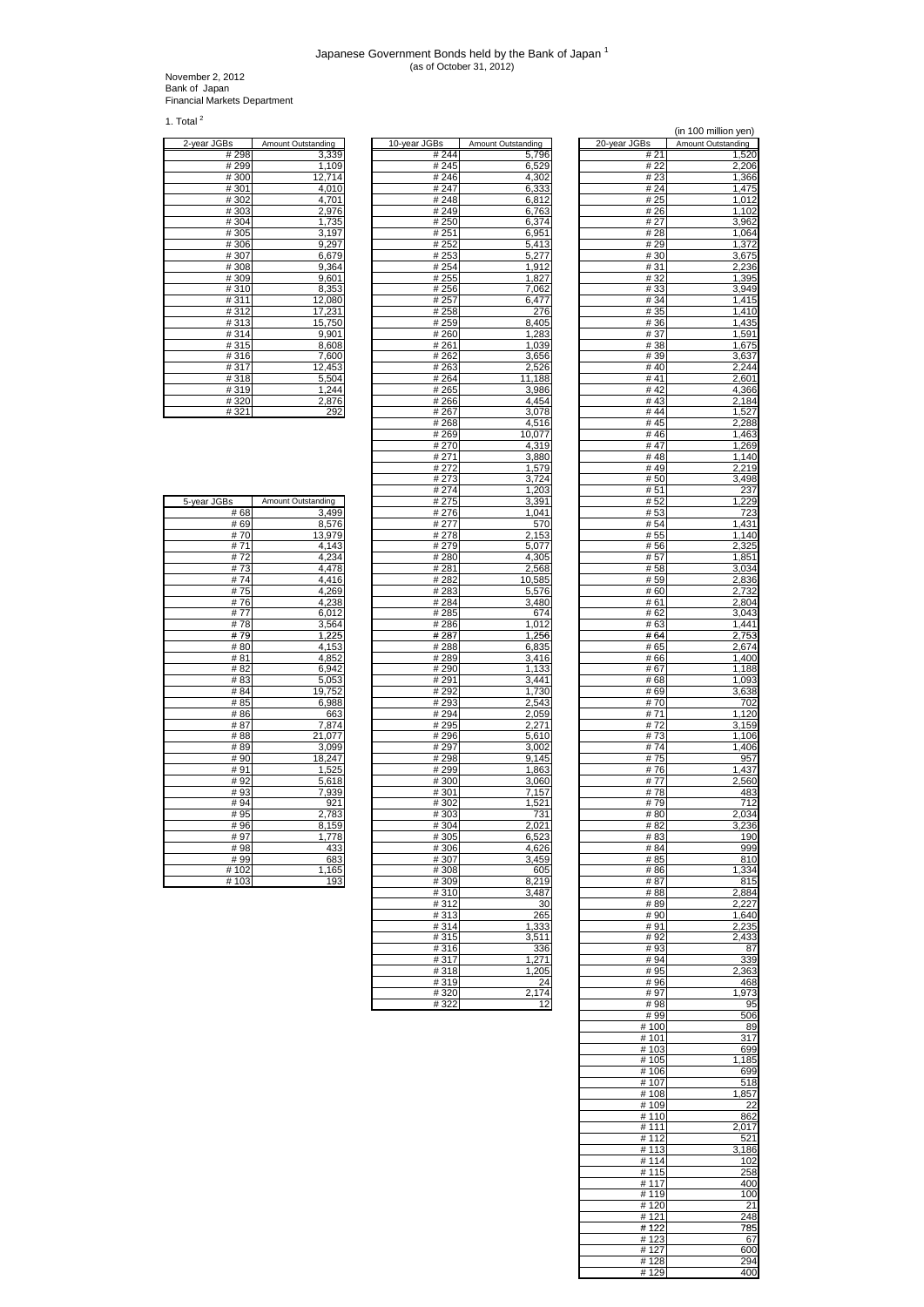| 30-year JGBs        | Amount Outstanding      |
|---------------------|-------------------------|
| #2                  | 53                      |
| #3                  | 256                     |
| #4                  | 589                     |
| #5                  | 213                     |
| #6                  |                         |
| $\overline{7}$<br># | 244                     |
| # 8                 | 38                      |
| #9                  | 1                       |
| #10                 | 645                     |
| # 11                | 74                      |
| 12<br>#             | $\overline{31}$         |
| #13                 | 4                       |
| # 14                | 56                      |
| 15<br>#             | 299                     |
| #16                 | 666                     |
| 17<br>#             | 395                     |
| #18                 | 75                      |
| # 19                | $\overline{\mathbf{1}}$ |
| # 20                | 611                     |
| # 21                | 1                       |
| # 22                | 143                     |
| #23                 | 87                      |
| #24                 | 370                     |
| # 25                | 298                     |
| # 26                | 410                     |
| # 27                | 555                     |
| #28                 | 81                      |
| #29                 | 335                     |
| #31                 | 20                      |
| #32                 | 464                     |
| # 34                | 183                     |

| 30-year JGBs | Amount Outstanding | Floating-rate JGBs | Amount Outstanding | <b>Inflation-Indexed Bonds</b> | Amount Outstanding |
|--------------|--------------------|--------------------|--------------------|--------------------------------|--------------------|
| #2           | 53                 | #8                 | 66                 | #1                             | 3                  |
| #3           | 256                | #9                 | 710                | #2                             | 90                 |
| #4           | 589                | #10                | 651                | #3                             | 435                |
| #5           | 213                | #11                | 736                | #4                             | 567                |
| #6           | 1                  | #12                | 412                | #5                             | 244                |
| #7           | 244                | #13                | 1,020              | #6                             | 699                |
| #8           | 38                 | #14                | 254                | #7                             | 341                |
| #9           | 1                  | #15                | 804                | # 8                            | 1,466              |
| # $10$       | 645                | #16                | 932                | #9                             | 578                |
| #11          | 74                 | #17                | 538                | #10                            | 1,088              |
| #12          | 31                 | #18                | 333                | #11                            | 507                |
| #13          | 4                  | #19                | 557                | #12                            | 1,203              |
| #14          | 56                 | #20                | 836                | #13                            | 292                |
| #15          | 299                | #21                | 1,826              | #14                            | 1,839              |
| #16          | 666                | #22                | 1,503              | #15                            | 392                |
| # $17$       | 395                | #23                | 972                | #16                            | 1,017              |
| #18          | 75                 | # 24               | 761                |                                |                    |
| #19          | 1                  | # 25               | 1,117              |                                |                    |
| #20          | 611                | #26                | 495                |                                |                    |
| #21          | 1                  | # 27               | 377                |                                |                    |
| #22          | 143                | #28                | 372                |                                |                    |
| #23          | 87                 | #29                | 504                |                                |                    |
| #24          | 370                | #30                | 638                |                                |                    |
| #25          | 298                | #31                | 282                |                                |                    |
| #26          | 410                | #32                | 405                |                                |                    |
| #27          | 555                | #33                | 543                |                                |                    |
| #28          | 81                 | #34                | 460                |                                |                    |
| #29          | 335                | #35                | 249                |                                |                    |
| #31          | 20                 | #36                | 386                |                                |                    |
| #32          | 464                | #37                | 1,227              |                                |                    |
| #34          | 183                | #38                | 1,255              |                                |                    |
|              |                    | #39                | 810                |                                |                    |
|              |                    | #40                | 368                |                                |                    |
|              |                    | #41                | 720                |                                |                    |
|              |                    | #42                | 733                |                                |                    |
|              |                    | #43                | 1,482              |                                |                    |
|              |                    | #44                | 725                |                                |                    |
|              |                    | #45                | 737                |                                |                    |
|              |                    | #46                | 469                |                                |                    |
|              |                    | #47                | 608                |                                |                    |
|              |                    | #48                | 444                |                                |                    |

| Inflation-Indexed Bonds | Amount Outstanding |
|-------------------------|--------------------|
| #<br>1                  | 3                  |
| #2                      | 90                 |
| #3                      | 435                |
| #4                      | 567                |
| # 5                     | 244                |
| 6<br>#                  | 699                |
| #<br>7                  | 341                |
| # 8                     | 1,466              |
| # 9                     | 578                |
| # $10$                  | 1,088              |
| #<br>11                 | 507                |
| #<br>12                 | 1,203              |
| 13<br>#                 | 292                |
| #14                     | 1,839              |
| # 15                    | 392                |
| #16                     | 1,01               |

2. Asset Purchase Program<sup>3</sup>

| 2-year JGBs | Amount Outstanding |
|-------------|--------------------|
| #298        | 1,646              |
| #299        | 472                |
| #300        | 1,034              |
| #301        | 1,500              |
| #302        | 1,714              |
| #303        | 1,321              |
| #304        | 572                |
| #305        | 2,531              |
| #306        | 7,878              |
| #307        | 3,731              |
| #308        | 4,187              |
| #309        | 9,375              |
| #310        | 5,632              |
| #311        | 12,004             |
| #312        | 17,231             |
| #313        | 15,750             |
| #314        | 9,569              |
| #315        | 8,485              |
| #316        | 7,520              |
| #317        | 12,453             |
| #318        | 5,425              |
| #319        | 475                |
| #320        | 2,876              |
| #321        | 292                |

| (in Too million yen) |              |                    |             |                    |             |
|----------------------|--------------|--------------------|-------------|--------------------|-------------|
| Amount Outstanding   | 10-year JGBs | Amount Outstanding | 5-year JGBs | Amount Outstanding | 2-year JGBs |
| 95                   | #244         | 20                 | #68         | 1,646              | #298        |
| 705                  | #245         | 428                | # 69        | 472                | #299        |
| 40                   | # 247        | 1,031              | #70         | 1,034              | #300        |
| 41                   | #248         | 24                 | #71         | 1,500              | #301        |
|                      | #249         | 55                 | #72         | 1,714              | #302        |
| 446                  | # 250        | 1,180              | #73         | 1,321              | #303        |
| 692                  | # 251        | 207                | #74         | 572                | #304        |
| 134                  | #252         | 261                | #75         | 2,531              | #305        |
| 958                  | # 253        | 305                | #76         | 7,878              | #306        |
| <b>299</b>           | # 254        | 347                | #77         | 3,731              | #307        |
| 2g                   | # 255        | 338                | #78         | 4,187              | #308        |
| 1,062                | #256         | 413                | #79         | 9,375              | #309        |
| 2,966                | # 257        | 67                 | #80         | 5,632              | #310        |
| 15 <sub>S</sub>      | #258         | 3,349              | #81         | 12,004             | #311        |
| 374                  | #259         | 5,725              | # 82        | 17,231             | #312        |
| 24                   | #261         | 178                | #83         | 15,750             | #313        |
| 21                   | # 262        | 1,160              | # 84        | 9,569              | #314        |
| 20 <sub>s</sub>      | #263         | 2,220              | # 85        | 8,485              | #315        |
| 1,792                | #264         | 514                | # 86        | 7,520              | #316        |
| 1,653                | #265         | 4,517              | #87         | 12,453             | #317        |
| 847                  | #266         | 12,608             | # 88        | 5,425              | #318        |
| 34                   | # 267        | 1,954              | #89         | 475                | #319        |
| 2,034                | #268         | 14,255             | #90         | 2,876              | #320        |
| 1,861                | #269         | 1,358              | #91         | 292                | #321        |
| Я                    | #270         | 3322               | # 92        |                    |             |

|      |                    |              | (in 100 million yen) |
|------|--------------------|--------------|----------------------|
| š    | Amount Outstanding | 10-year JGBs | Amount Outstanding   |
| # 68 | 20                 | # 244        | 95                   |
| # 69 | 428                | # 245        | 705                  |
| # 70 | 1,031              | #247         | 40                   |
| # 71 | 24                 | #248         | 41                   |
| # 72 | 55                 | #249         | 7                    |
| # 73 | 1,180              | #250         | 446                  |
| # 74 | 207                | #251         | 692                  |
| # 75 | 261                | # 252        | 134                  |
| # 76 | 305                | #253         | 958                  |
| # 77 | 347                | #254         | 299                  |
| # 78 | 338                | # 255        | 29                   |
| # 79 | 413                | #256         | 1,062                |
| # 80 | 67                 | # 257        | 2,966                |
| # 81 | 3,349              | #258         | 159                  |
| # 82 | 5,725              | #259         | 374                  |
| # 83 | 178                | #261         | 24                   |
| # 84 | 1,160              | # 262        | $\overline{21}$      |
| # 85 | 2,220              | #263         | 209                  |
| # 86 | 514                | #264         | 1,792                |
| # 87 | 4,517              | #265         | 1,653                |
| # 88 | 12,608             | #266         | 847                  |
| # 89 | 1,954              | #267         | 34                   |
| # 90 | 14,255             | #268         | 2,034                |
| # 91 | 1,358              | #269         | 1,861                |
| #92  | 3,322              | #270         | 8                    |
|      |                    | # 271        | 51                   |
|      |                    | # 272        | 993                  |
|      |                    | #273         | 794                  |

| 'ear JG⊧ | Amount Outstanding |
|----------|--------------------|
|          |                    |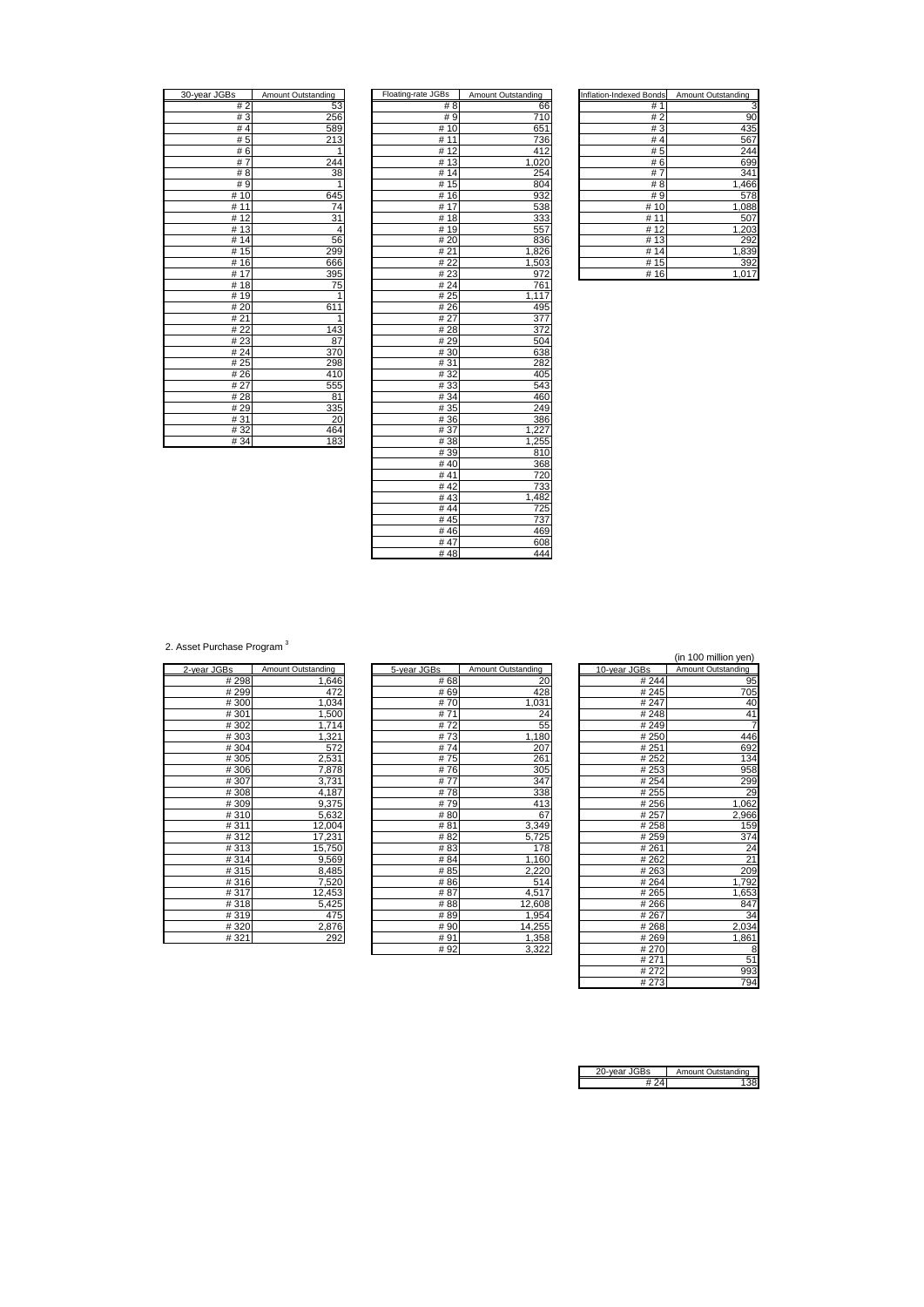<sup>3.</sup> Excluding the Asset Purchase Program 4

| 2-year JGBs | Amount Outstanding |
|-------------|--------------------|
| #298        | 1,693              |
| #299        | 637                |
| #300        | 11,680             |
| #301        | 2.510              |
| #302        | 2,987              |
| #303        | 1,655              |
| #304        | 1,163              |
| #305        | 666                |
| #306        | 1,419              |
| #307        | 2,948              |
| #308        | 5,177              |
| #309        | 226                |
| #310        | 2,721              |
| #311        | 76                 |
| #314        | 332                |
| #315        | 123                |
| #316        | 80                 |
| #318        | 79                 |
| #319        | 769                |

| 3s    | Amount Outstanding | 10-year JGBs      | <b>Amount Outstanding</b> | 20-year JGBs | Amount Outstanding |
|-------|--------------------|-------------------|---------------------------|--------------|--------------------|
| # 298 | 1,693              | # 244             | 5,701                     | # 21         | 1,520              |
| # 299 | 637                | # 245             | 5,824                     | # 22         | 2,206              |
| #300  | 11,680             | #246              | 4,302                     | # 23         | 1,366              |
| #301  | 2,510              | # 247             | 6,293                     | # 24         | 1,337              |
|       |                    |                   |                           |              |                    |
| #302  | 2,987              | #248              | 6,771                     | # 25         | 1,012              |
| # 303 | 1,655              | #249              | 6,756                     | # 26         | 1,102              |
| #304  | 1,163              | # 250             | 5,928                     | # 27         | 3,962              |
| #305  | 666                | #251              | 6,259                     | # 28         | 1,064              |
| #306  | 1,419              | # 252             | 5,279                     | # 29         | 1,372              |
| #307  | 2,948              | #253              | 4,319                     | # 30         | 3,675              |
| # 308 | 5,177              | # 254             | 1,613                     | # 31         | 2,236              |
| #309  | 226                | # 255             | 1,798                     | # 32         | 1,395              |
| #310  | 2,721              | #256              |                           | #33          | 3,949              |
|       |                    |                   | 6,000                     |              |                    |
| #311  | 76                 | #257              | 3,511                     | #34          | 1,415              |
| #314  | 332                | #258              | 117                       | # 35         | 1,410              |
| # 315 | 123                | # 259             | 8,031                     | # 36         | 1,435              |
| #316  | 80                 | #260              | 1,283                     | #37          | 1,591              |
| #318  | 79                 | #261              | 1,015                     | #38          | 1,675              |
| #319  | 769                | # 262             | 3,635                     | #39          | 3,637              |
|       |                    | # 263             | 2,317                     | #40          | 2,244              |
|       |                    | #264              |                           | #41          | 2,601              |
|       |                    |                   | 9,396                     |              |                    |
|       |                    | #265              | 2,333                     | #42          | 4,366              |
|       |                    | #266              | 3,607                     | #43          | 2,184              |
|       |                    | #267              | 3,044                     | #44          | 1,527              |
|       |                    | #268              | 2,482                     | #45          | 2,288              |
|       |                    | #269              | 8,216                     | # 46         | 1,463              |
| 3s    | Amount Outstanding | # 270             | 4,311                     | #47          | 1,269              |
| # 68  | 3,479              | # 271             | 3.829                     | #48          | $\overline{1,}140$ |
| #69   | 8,148              | # 272             | 586                       | #49          | 2,219              |
| #70   | 12,948             |                   |                           | # 50         |                    |
|       |                    | # 273             | 2,930                     |              | 3,498              |
| #71   | 4,119              | # 274             | 1,203                     | # 51         | 237                |
| #72   | 4,179              | # 275             | 3,391                     | # 52         | 1,229              |
| #73   | 3,298              | #276              | 1,041                     | # 53         | 723                |
| #74   | 4,209              | # 277             | 570                       | # 54         | 1,431              |
| #75   | 4.008              | #278              | 2,153                     | # 55         | 1,140              |
| #76   | 3,933              | #279              | 5,077                     | # 56         | 2,325              |
| #77   | 5,665              | #280              | 4.305                     | # 57         | 1,851              |
| #78   | 3,226              | $\frac{1}{4}$ 281 |                           | # 58         | 3,034              |
|       |                    |                   | 2,568                     |              |                    |
| #79   | 812                | #282              | 10,585                    | # 59         | 2,836              |
| #80   | 4,086              | #283              | 5,576                     | # 60         | 2,732              |
| #81   | 1,503              | #284              | 3,480                     | # 61         | 2,804              |
| #82   | 1,217              | # 285             | 674                       | # 62         | 3,043              |
| # 83  | 4,875              | #286              | 1,012                     | # 63         | $\overline{1,}441$ |
| # 84  | 18,592             | #287              | 1,256                     | # 64         | 2,753              |
| #85   | 4,768              | #288              | 6,835                     | # 65         | 2,674              |
| #86   | 149                | #289              | 3,416                     | # 66         | 1,400              |
| #87   | 3,357              | #290              | 1,133                     |              | 1,188              |
|       |                    |                   |                           | # 67         |                    |
| # 88  | 8,469              | #291              | 3,441                     | # 68         | 1,093              |
| #89   | 1,145              | #292              | 1,730                     | # 69         | 3,638              |
| #90   | 3,992              | # 293             | 2,543                     | #70          | 702                |
| #91   | 167                | #294              | 2,059                     | #71          | 1,120              |
| #92   | 2,296              | # 295             | 2,271                     | #72          | 3,159              |
| # 93  | 7,939              | #296              | 5,610                     | # 73         | 1,106              |
| # 94  | 921                | #297              | 3,002                     | # 74         | 1,406              |
| # 95  | 2,783              | #298              | 9,145                     | #75          | 957                |
| # 96  | 8,159              | #299              | 1,863                     | #76          | 1,437              |
| #97   |                    |                   |                           |              |                    |
|       | 1,778              | #300              | 3,060                     | #77          | 2,560              |
| #98   | 433                | #301              | 7,157                     | #78          | 483                |
| #99   | 683                | #302              | 1,521                     | #79          | 712                |
| # 102 | 1,165              | #303              | 731                       | # 80         | 2,034              |
| #103  | 193                | #304              | 2,021                     | # 82         | 3,236              |
|       |                    | # 305             | 6.523                     | # 83         | 190                |
|       |                    | #306              | 4,626                     | # 84         | 999                |
|       |                    | #307              | 3,459                     | # 85         | 810                |
|       |                    | #308              | 605                       | #86          | 1,334              |
|       |                    | #309              | 8,219                     | #87          | 815                |
|       |                    |                   |                           |              |                    |
|       |                    | #310              | 3,487                     | #88          | 2,884              |
|       |                    | #312              | 30                        | #89          | 2,227              |
|       |                    | #313              | 265                       | #90          | 1,640              |
|       |                    | #314              | 1,333                     | #91          | 2,235              |
|       |                    | #315              | 3,511                     | #92          | 2,433              |
|       |                    | #316              | 336                       | #93          | 87                 |
|       |                    | #317              | 1,271                     | #94          | 339                |
|       |                    | #318              | 1,205                     | #95          | 2,363              |
|       |                    | #319              | 24                        | #96          |                    |
|       |                    |                   |                           |              | 468                |
|       |                    | #320              | 2,174                     | #97          | 1,973              |
|       |                    | #322              | 12                        | #98          | 95                 |

|              |                    |               |                    |               | (in 100 million yen) |
|--------------|--------------------|---------------|--------------------|---------------|----------------------|
| 2-year JGBs  | Amount Outstanding | 10-year JGBs  | Amount Outstanding | 20-year JGBs  | Amount Outstanding   |
| #298         | 1,693              | #244          | 5,701              | # 21          | 1,520                |
| #299         | 637                | #245          | 5,824              | # 22          | 2,206                |
| #300         | 11,680             | #246          | 4,302              | #23           | 1,366                |
| #301         | 2,510              | #247          | 6,293              | # 24          | 1,337                |
| #302         | 2,987              | #248          | 6,771              | # 25          | 1,012                |
| #303         | 1,655              | #249          | 6,756              | # 26          | 1,102                |
| #304         | 1,163              | #250          | 5,928              | #27           | 3,962<br>1,064       |
| #305<br>#306 | 666<br>1,419       | # 251<br>#252 | 6,259<br>5,279     | #28<br>#29    | 1,372                |
| #307         | 2,948              | #253          | 4,319              | #30           | 3,675                |
| #308         | 5,177              | # 254         | 1,613              | #31           | 2,236                |
| #309         | 226                | # 255         | 1,798              | #32           | 1,395                |
| #310         | 2,721              | # 256         | 6,000              | #33           | 3,949                |
| #311         | 76                 | #257          | 3,511              | # 34          | 1,415                |
| #314         | 332                | #258          | 117                | # 35          | 1,410                |
| #315         | 123                | # 259         | 8,031              | #36           | 1,435                |
| #316         | 80                 | #260          | 1,283              | # 37          | 1,591                |
| #318         | 79                 | #261          | 1,015              | #38           | 1,675                |
| #319         | 769                | #262          | 3,635              | #39           | 3,637                |
|              |                    | #263          | 2,317              | #40           | 2,244                |
|              |                    | #264          | 9,396              | # 41          | 2,601                |
|              |                    | #265          | 2,333              | #42           | 4,366                |
|              |                    | #266          | 3,607              | #43           | 2,184                |
|              |                    | #267          | 3,044              | #44           | 1,527                |
|              |                    | #268          | 2,482              | #45           | 2,288                |
|              | Amount Outstanding | #269          | 8,216              | #46<br># 47   | 1,463                |
| 5-year JGBs  |                    | #270          | 4,311              |               | 1,269                |
| # 68<br># 69 | 3,479<br>8,148     | #271<br>#272  | 3,829<br>586       | #48<br>#49    | 1,140<br>2,219       |
| #70          | 12,948             | # 273         | 2,930              | #50           | 3,498                |
| #71          | 4,119              | #274          | 1,203              | #51           | 237                  |
| #72          | 4,179              | #275          | 3,391              | #52           | 1,229                |
| #73          | 3,298              | #276          | 1,041              | #53           | 723                  |
| #74          | 4,209              | # 277         | 570                | # 54          | 1,431                |
| #75          | 4,008              | #278          | 2,153              | # 55          | 1,140                |
| #76          | 3,933              | # 279         | 5,077              | #56           | 2,325                |
| #77          | 5,665              | #280          | 4,305              | #57           | 1,851                |
| #78          | 3,226              | #281          | 2,568              | #58           | 3,034                |
| #79          | 812                | #282          | 10,585             | #59           | 2,836                |
| #80          | 4,086              | #283          | 5,576              | #60           | 2,732                |
| #81          | 1,503              | # 284         | 3,480              | # 61          | 2,804                |
| # 82         | 1,217              | #285          | 674                | # 62          | 3,043                |
| #83          | 4,875              | #286          | 1,012              | #63           | 1,441                |
| # 84         | 18,592             | #287          | 1,256              | # 64          | 2,753                |
| #85          | 4,768              | #288          | 6,835              | #65           | 2,674                |
| # 86<br># 87 | 149<br>3,357       | #289<br>#290  | 3,416              | #66<br>#67    | 1,400<br>1,188       |
| #88          | 8,469              | #291          | 1,133<br>3,441     | #68           | 1,093                |
| #89          | 1,145              | #292          | 1,730              | #69           | 3,638                |
| #90          | 3,992              | #293          | 2,543              | #70           | 702                  |
| #91          | 167                | # 294         | 2,059              | #71           | 1,120                |
| #92          | 2,296              | #295          | 2,271              | #72           | 3,159                |
| #93          | 7,939              | #296          | 5,610              | #73           | 1,106                |
| #94          | 921                | #297          | 3,002              | #74           | 1,406                |
| # 95         | 2,783              | #298          | 9,145              | #75           | 957                  |
| #96          | 8,159              | #299          | 1,863              | #76           | 1,437                |
| #97          | 1,778              | #300          | 3,060              | #77           | 2,560                |
| #98          | 433                | #301          | 7,157              | #78           | 483                  |
| #99          | 683                | #302          | 1,521              | #79           | 712                  |
| #102         | 1,165              | #303          | 731                | #80           | 2,034                |
| # 103        | <u> 193</u>        | # 304         | 2,021              | # 82          | 3.236                |
|              |                    | #305          | 6,523              | #83           | 190                  |
|              |                    | #306          | 4,626              | # 84          | 999                  |
|              |                    | #307          | 3,459              | # 85          | 810                  |
|              |                    | #308          | 605                | #86           | 1,334<br>815         |
|              |                    | #309          | 8,219<br>3,487     | #87           |                      |
|              |                    | #310<br>#312  | 30                 | #88<br>#89    | 2,884<br>2,227       |
|              |                    | #313          | 265                | #90           | 1,640                |
|              |                    | #314          | 1,333              | #91           | 2,235                |
|              |                    | #315          | 3,511              | #92           | 2,433                |
|              |                    | #316          | 336                | #93           | 87                   |
|              |                    | #317          | 1,271              | #94           | 339                  |
|              |                    | #318          | 1,205              | #95           | 2,363                |
|              |                    | #319          | 24                 | #96           | 468                  |
|              |                    | #320          | 2,174              | #97           | 973                  |
|              |                    | #322          | 12                 | #98           | 95                   |
|              |                    |               |                    | #99           | 506                  |
|              |                    |               |                    | #100          | 89                   |
|              |                    |               |                    | #101          | 317                  |
|              |                    |               |                    | #103          | 699                  |
|              |                    |               |                    | #105          | 1,185                |
|              |                    |               |                    | #106<br>#107  | 699<br>518           |
|              |                    |               |                    | #108          | 1,857                |
|              |                    |               |                    | #109          | 22                   |
|              |                    |               |                    | #110          | 862                  |
|              |                    |               |                    | #111          | 2,017                |
|              |                    |               |                    | #112          | 521                  |
|              |                    |               |                    | #113          | 3,186                |
|              |                    |               |                    | #114          | 102                  |
|              |                    |               |                    | #115          | 258                  |
|              |                    |               |                    | #117          | 400                  |
|              |                    |               |                    | #119          | 100                  |
|              |                    |               |                    | #120          | 21                   |
|              |                    |               |                    | #121          | 248                  |
|              |                    |               |                    | #122          | 785                  |
|              |                    |               |                    | #123          | 67                   |
|              |                    |               |                    | #127          | 600                  |
|              |                    |               |                    | # 128<br>#129 | 294<br>400           |
|              |                    |               |                    |               |                      |

| 5-year JGBs | Amount Outstanding |
|-------------|--------------------|
| # 68        | 3,479              |
| # 69        | 8,148              |
| #70         | 12,948             |
| #71         | $\overline{4,119}$ |
| #72         | 4,179              |
| #73         | 3,298              |
| #74         | 4,209              |
| #75         | 4,008              |
| #76         | 3,933              |
| #77         | 5,665              |
| #78         | 3,226              |
| #79         | 812                |
| #80         | 4,086              |
| #81         | 1,503              |
| #82         | 1,217              |
| #83         | 4,875              |
| #84         | 18,592             |
| #85         | 4,768              |
| # 86        | 149                |
| # 87        | 3,357              |
| #88         | 8,469              |
| #89         | $\overline{1,145}$ |
| # 90        | 3,992              |
| #91         | 167                |
| #92         | 2,296              |
| #93         | 7,939              |
| # 94        | 921                |
| # 95        | 2,783              |
| #96         | 8,159              |
| #97         | 1,778              |
| #98         | 433                |
| # 99        | 683                |
| #102        | 1,165              |
| #103        | 193                |